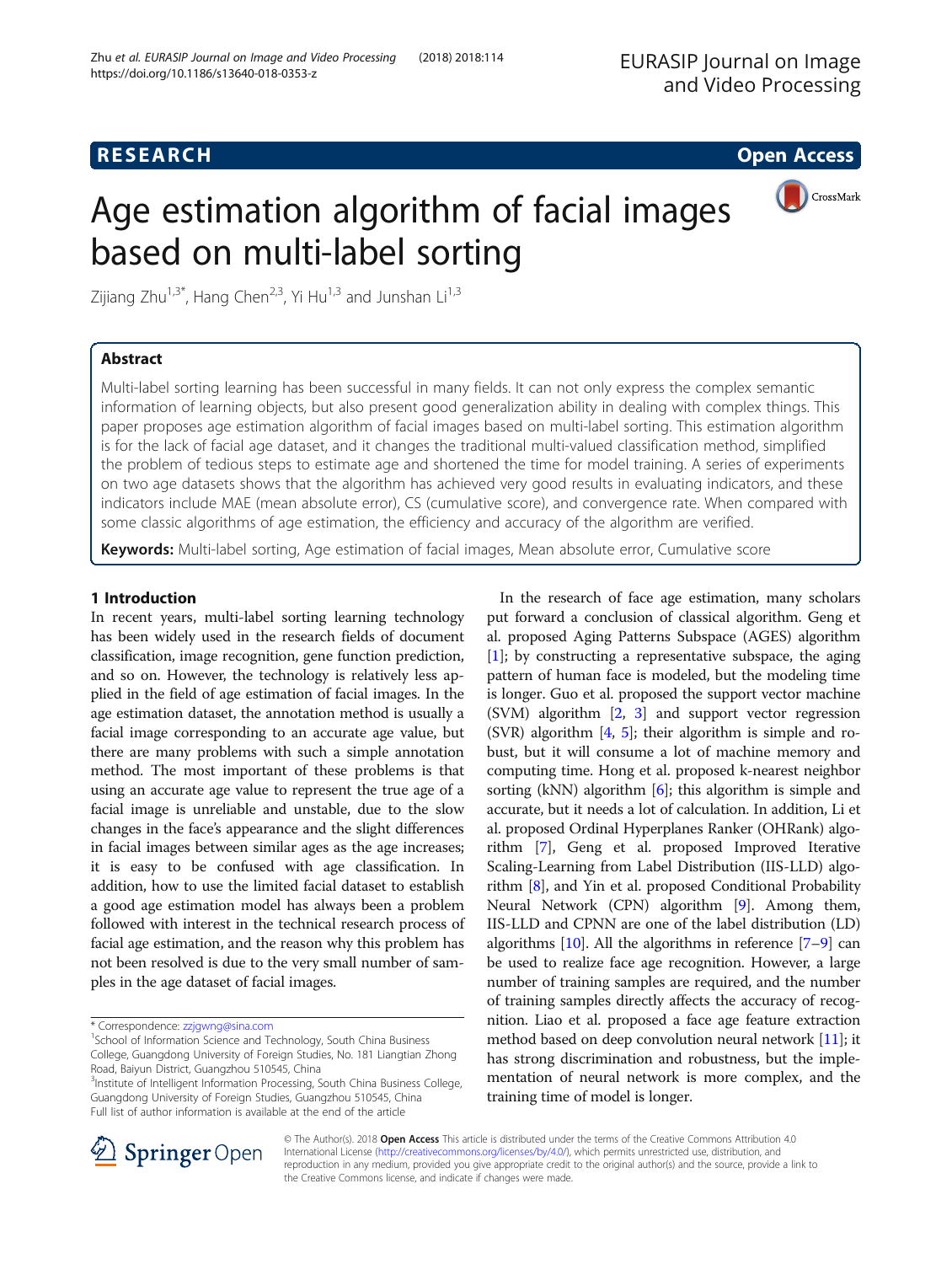In this paper, a face age estimation algorithm based on multi-label sorting is proposed, which can solve the problems of insufficient training samples and long training time of the model. At the same time, face age recognition of different races and different genders also has a better discrimination. Compared with other classical algorithms, it can achieve better face age recognition effect.

# 2 A review of multi-label sorting learning

# 2.1 Overview of multi-label sorting learning

Multi-label sorting learning can naturally express the complex semantic information of learning objects and has been successful in many fields. It was originally applied in the field of text processing; for example, it often has wrong classification due to the ambiguity of words in the document classification task. In addressing this challenge, at first, Schapire and Singer [\[12](#page-9-0)] and others improved the AdaBoost algorithm and achieved significant results in BoostTexter, a Boosting-based multi-label document classification system. After that, multi-label learning began to attract the attention of more and more researchers and often appeared in many research fields such as content identification of multi-media, bioinformatics, and information retrieval.

Learning a good classifier requires a lot of training sample data. However, due to some practical problems, there are very few samples about this kind of markers, so it is impossible to train a highly accurate classification model. For the label between different categories, the traditional classification learning believes that it has almost no correlation to exist independently. However, multi-label learning believes that it may have essential interrelationships for model training. Nevertheless, it is undeniable that making full use of useful information between class labels can effectively reduce the difficulty of learning tasks under limited training data conditions.

# 2.2 Theoretical content of multi-label sorting learning

The key to multi-label learning is to learn possible relationships [\[13](#page-9-0)] between the output label of the training samples, using these relationships to optimize mathematical models and improve model accuracy. First, it requires mathematical representation of the input training samples, where  $X \in \mathbb{R}^d$  indicates that the feature distribution of each training sample is within the  $d$ -dimensional feature space, where  $Y = \{y_1, y_2, \dots, y_m\}$  indicates a collection that covers all training sample category labels. Now, the existing training sample set is  $D = \{(x_1, Y_1), (x_2, Y_2),\}$  $..., (x_n, Y_n)$ , in which each sample is represented by a multi-label;  $x_i = [x_{i1}, x_{i2}, \dots, x_{id}]^T$  represents the characteristics of the *i*th training sample;  $Y_i \subset Y$  represents the category of annotation by the ith training sample, which is a subset of the label set. In order to meet the requirements of model training, it is necessary to uniformly

train the number of class labels in the sample and use  $y_i = [y_{i1}, y_{i2}, \dots, y_{im}]^T$  to represent the label vector corresponding to the sample. In  $\gamma_{ii} \in \{-1, +1\}$ , if  $\gamma_{ii} = +1$ , sample  $x_i$  is marked as category  $y_j$ ; otherwise, sample  $x_i$  is not marked as category  $y_j$ . The purpose of multi-label learning is to get the mapping function from input to output:  $g: X \rightarrow 2^Y$  according to the training sample set. In the design of mapping functions, it is often converted to optimal solution to the function  $f = X \times Y \rightarrow R$  according to the model requirements.  $f(x, y)$  indicates the possibility that the sample x is marked as y, and the greater  $f(x, y)$  is, the greater the probability that the sample  $x$  is marked as class y. Therefore, the purpose of training is to make higher confidence level of category between each training sample and its relevant sample, while the lower confidence level of category is between the training sample and its irrelevant sample.

After learning the mapping function, we need to use an evaluation indicator to measure the performance of it. For the multi-label attribute of the sample and learning the correlation between multiple label at the same time, multi-label sorting learning adopts the RL (ranking loss) function [\[14](#page-9-0)] as a standard to measure the function of the model. The specific calculation formula is shown in Eq. (1):

$$
RL(f, D) = \frac{1}{n} \sum_{i=1}^{n} \frac{1}{|Y_i| |\overline{Y}_i|} \{ (y, \overline{y}) | f(x_i, y) \le f(x_i, \overline{y}), (y, \overline{y}) \in Y_i \times \overline{Y}_i \}
$$
\n(1)

where  $Y_i$  and  $\overline{Y}_i$  represent  $x_i$ 's relevant label set and irrelevant label set, respectively. This indicator is used to calculate the proportion of errors in the label sorting process caused by relevant and irrelevant tags. Therefore, the smaller the value of RL is, the better. When RL is taken to 0, it means that the irrelevant tags are all behind the relevant tags on all the samples.

# 3 Method—age estimation mode of multi-label sorting

The primary difficulty faced by the research is the lack of training samples on age estimation of face images. For better age estimation results, multi-label replaces the original single label to represent marked face samples, and the sorting learning is based on the correlation between the age tag and the face image. So age estimation algorithm can well establish the mapping relationship between face image and age based on multi-label sorting learning.

The multi-label sorting learning is undoubtedly an important means to effectively alleviate the specificity of age estimation and the inaccurate age estimates caused by insufficient training data. This kind of multi-label sorting algorithm first expresses facial image with only single age label as a set of vectors, and the size of each element in the vector represents the correlation degree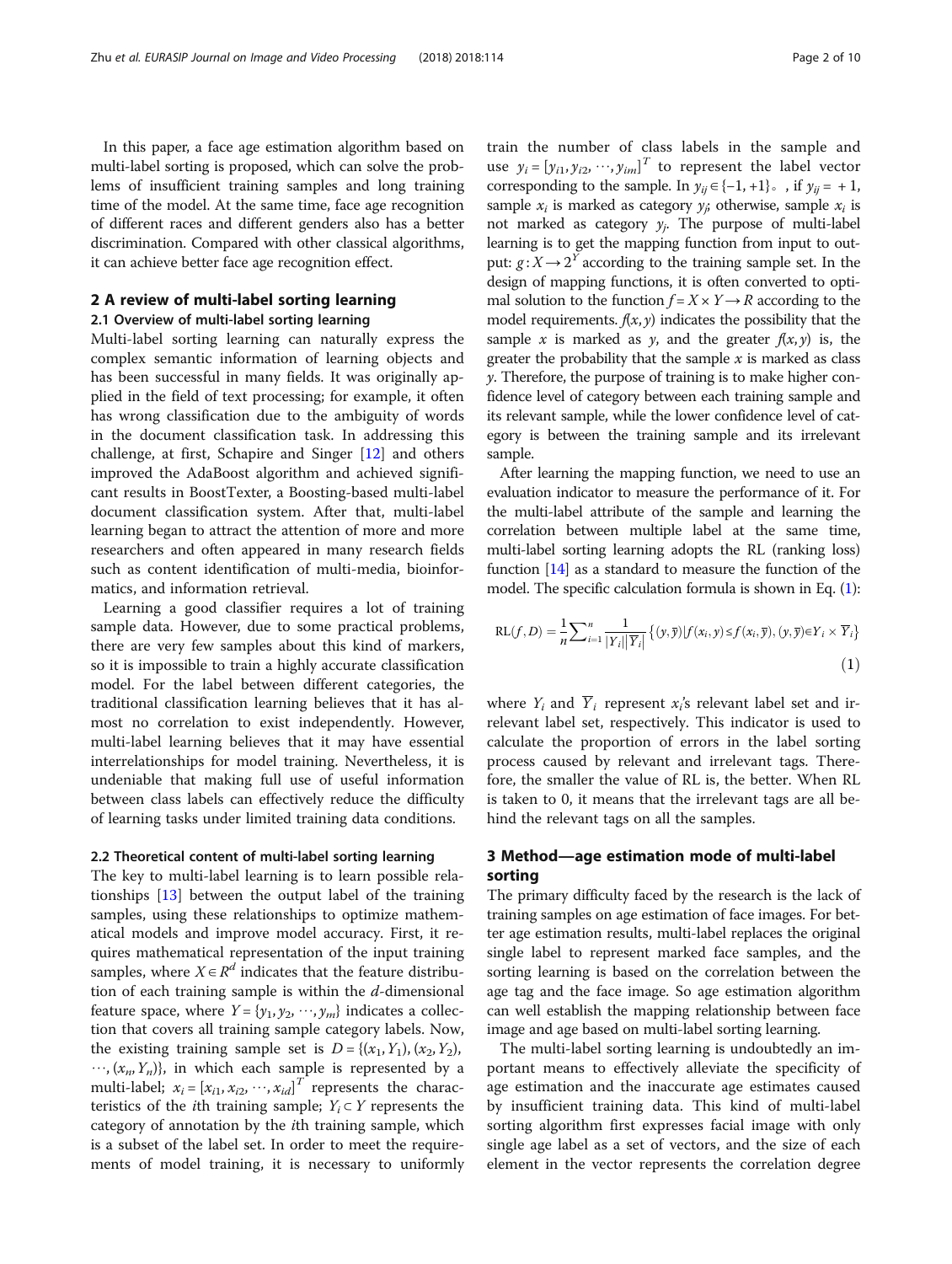<span id="page-2-0"></span>between the facial image and the corresponding age label. At the same time, it sorts the ages in ascending order and makes full use of the ordered information between age labels [\[15](#page-9-0), [16\]](#page-9-0) to integrate the estimation models of each age into a model matrix. It implements the age estimation model through the model matrix, instead of building an age estimation model by constructing multiple binary classifiers. In the model building process, it introduces trace norm [\[17](#page-9-0)] of the model matrix to control the complexity of its model algorithm and uses the matrix recovery theory to achieve the optimal solution of the model  $[18, 19]$  $[18, 19]$  $[18, 19]$  $[18, 19]$ . After the age estimation model is acquired, a correlation vector is obtained through prediction of the face sample when performing the algorithm model test, all the elements in the vector are sorted in descending order, and the age label with the largest correlation is selected as the estimated age, while the basis for selection is that the larger sorting value indicates the higher relevance between the face image and the age label. This age estimation model shows a great advantage by making full use of the limited face age estimation dataset and successfully introducing a multi-label sorting technique, and at the same time, it is simple and effective to shorten the time of model training [\[20\]](#page-9-0) in the operation of the matrix.

# 3.1 Based on multi-label face samples

In this paper, in order to adopt multi-label sorting to learn the age estimation model to let multiple age labels mark face images, first,  $X = [x_1, x_2, \dots, x_n] \in \mathbb{R}^{d \times n}$  represents the input of the training sample set,  $T = \{t_1, t_2, \dots, t_m\}$  is labeled collection of all age labels,  $t_1 \lt t_2 \lt \cdots \lt t_m$  represents the order relationship between the age label, and  $Y = [y_1, y_2, \dots, y_n] \in \{0, 1\}^{m \times n}$  is the age marker status corresponding to the training sample set. Wherein, if the sample  $x_i$  is marked with the age label  $t_i$ , the two are related, correspondingly to the elements  $y_{ii} = 1$  and  $y_{ii} = 0$  in the age label vector  $y_i$ ; otherwise, they are not related. According to the label's representation method, a multiple age label is used instead of a single age label in the age dataset.

Convert a single-label sample to a multi-label sample, where each face image corresponds to a label vector. For

the traditional face age estimation problem, it is often converted into multiple category classification problem based on individual age labels, then the positive and negative samples are divided for each age value to construct binary classifier. After the use of multi-label representation, simple and effective matrix operations can not only achieve the age estimation algorithm for multi-label learning, but also learn the relationship between ages.

# 3.2 The establishment of age estimation model

After multi-label representation of face images, on the one hand, all age labels are integrated in ascending order. On the other hand, the traditional face age estimation problem based on multi-age classification is converted into the study of age matrix. In order to control the complexity of the age estimation model, the matrix norm of the model is introduced, and the matrix estimation theory is used to solve function of age estimation. The specific process of the model is shown in Fig. 1.

First, perform a mathematical description of the correlation function before the age estimation function is established. Assuming that  $\ell(z)$  is a loss function, the prediction function  $f_i(x)$  is used to estimate the age of test sample as the  $t_i$  confidence level, generally the confidence value is between 0 and 1. The learned model marks the age of the age tag and gives it a higher score. In order to measure whether the predicted age value predicted by age estimation function is accurate,  $c$  is used to calculate the sorting loss of face sample  $x_i$ marked as vector  $y_i$  between ages  $t_i$  and  $t_k$ . The specific calculation Eq. (2) is as follows:

$$
\mathcal{E}_{j,k}(x_i, y_i) = I\left(y_{ij} \neq y_{ik}\right) \ell\left(\left(y_{ij} - y_{ik}\right)\left(f_j(x_i) - f_k(x_i)\right)\right) \quad (2)
$$

In which the indicating function is  $I(z)$ , the confidence value is 1 when  $z$  is logical "true," and the confidence value is 0 when  $z$  is logical "false." The function shows that if the age label of face sample  $x_i$  is  $t_i$  instead of  $t_k$ , that is  $y_{ii} = 1$  and  $y_{ik} = 0$ , the resulting correlation measurement should have  $f_i(x_i) > f_k(x_i)$  according to the prediction function. The smaller the age difference between the age labels  $t_i$  and  $t_k$ , the closer the predicted

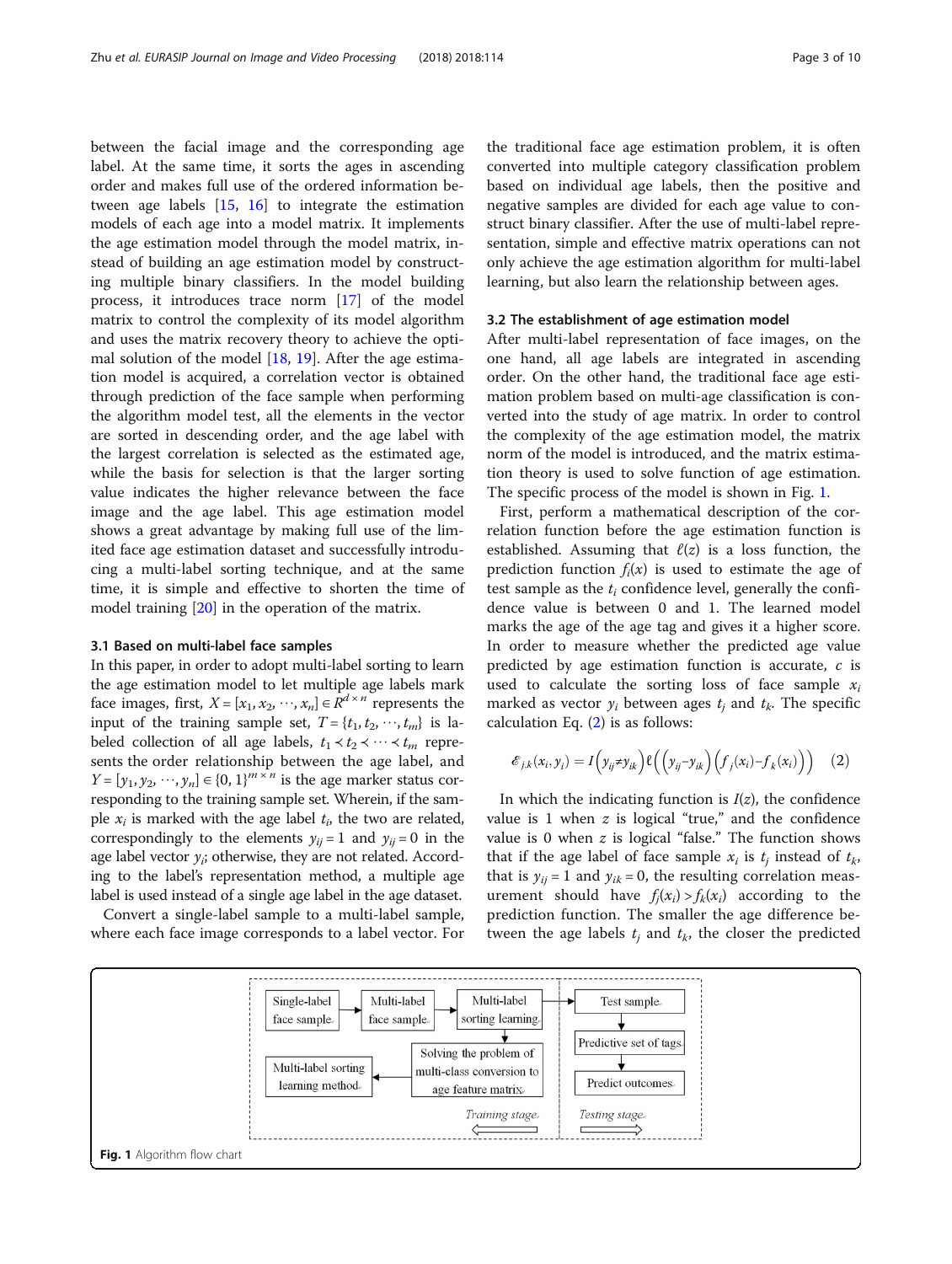<span id="page-3-0"></span>correlation measurements are, then the smaller the sorting loss between them; on the contrary, the larger the gap of age label, the greater the similarity difference calculated, then the more likely to cause larger sorting loss. Therefore, it is in line with the definition that the correct age label is ranked in front of the incorrect age label in the face age estimation process. When the age label of face sample  $x_i$  is neither  $t_i$  nor  $t_k$ , then there is no sorting loss between the age labels  $t_i$  and  $t_k$ . From this, it can be seen that the sorting loss is caused by a piece of face image sample on all age labels as follows (3):

$$
\varepsilon(x_i, y_i) = \sum_{j,k=1}^m \varepsilon_{j,k}(x_i, y_i)
$$
\n(3)

The sorting loss over the entire training data set is calculated based on a single face sample image and then obtained according to  $\sum_{i=1}^{n} \mathbf{E}(x_i, y_i)$ . To simplify the cal-<br>culation strictly limit the prodiction function to a linear culation, strictly limit the prediction function to a linear function  $f_i(x) = w_i^T x$ . Combine the prediction functions corresponding to all age labels into a parameter matrix corresponding to all age labels into a parameter matrix, and define  $W = [w_1, w_2, \dots, w_m] \in R^{d \times m}$  as the matrix parameter to be learned. Assuming that  $f(W)$  is the sorting loss over the entire training data set, define  $f(W)$  according to the previous multi-label sorting theory as shown in Eq.  $(4)$ :

$$
f(W) = \frac{1}{n} \sum_{i=1}^{n} \sum_{j,k=1}^{m} \varepsilon_{j,k}(x_i, y_i)
$$
  
= 
$$
\frac{1}{n} \sum_{i=1}^{n} \sum_{j,k=1}^{m} I(y_{ij} \neq y_{ik}) \ell((y_{ij} - y_{ik})(w_j^T x_i - w_k^T x_i))
$$
  
(4)

In the case of serious shortage of training samples, this practice is easy to produce over fitting phenomenon by directly searching the value of W to minimize the sorting loss  $f(W)$ . Base on this, a long-term age estimation study found that the face age estimation process is slowly changing and there is an orderly correlation between the age labels. To take full advantage of this correlation, we believe that the prediction functions about  $W$  are linearly dependent, so  $W$  will also cause the matrix W to be low rank, and its final optimization problem can be expressed by Eq. (5):

$$
\min_{W \in \Psi} f(W) \quad s.t. \psi = \left\{ W \in R^{d \times m}, \text{ rank}(W) \le r, ||W||_2 \le s \right\} \tag{5}
$$

Among them,  $||\cdot||_2$  denotes the matrix spectral norm and  $\psi$  denotes the range of matrix W; the range consists of the complexity of the control prediction model and the low rank matrix characteristics. Because it is nonconvex, the amount of calculation to directly solve Eq. (5) is very large. For convenience calculations, introduce the inequality Eq.  $(6)$ :

$$
||W||_* \le \operatorname{rank}(W)||W||_2 \tag{6}
$$

Among them, ||·||<sup>∗</sup> denotes the matrix trace norm. Use the inequality  $(2-5)$  to replace the non-convex item with the Eq. (7):

$$
\psi = \{ W \in R^{d \times m} : ||W||_{*} \leq sr \}
$$
 (7)

So the problem of original optimization becomes a solution to  $\frac{min}{W \in \Psi} f(W)$ .

In order to further simplify the model, the final age estimation objective function is established by the value range of matrix as regular terms and the optimization problem as Eq. (8) shows:

$$
\lim_{W \in \mathbb{R}} d_{\times m}^{min} F(W) = f(W) + \lambda ||W||_* \tag{8}
$$

Among them, the regular item parameter takes the value  $\lambda > 0$ . The parameter is used to balance the loss of the regular term and the training sample set and prevents the over fitting of the objective function.

# 3.3 Optimal solution

After establishing a multi-label ordered objective function, a gradient descent algorithm is used to prove that the objective function is a convex function. In order to simplify the calculation, the logistic function [\[21\]](#page-9-0)  $\ell(z) = \log(1 + e^{-z})$ is used in this paper as the formula in Eq. ([2](#page-2-0)). At the time of the  $t$  iteration, under the premise that the solution of Eq. (8) is  $W_t$ , firstly calculate the gradient of the objective function  $F(W)$  at  $W = W_t$ , and if the gradient is set to  $\nabla F(W_t)$ , then get the updated solution of the objective function as shown in Eq. (9):

$$
W_{t+1} = W_t - \eta_t \nabla F(W_t) \tag{9}
$$

Among them,  $\eta_t$  represents the step length that is updated at the tth iteration, which is generally set to a value greater than 0. Since  $U_t \Sigma_t$  is gradient of  $W_*$  in  $W = W_t$ ,  $W_t = U_t \Sigma_t$  $V_t^T$  is SVD (singular value decomposition) decomposition of  $W_t$ , then:

$$
\nabla F(W_t) = \lambda U_t V_t^T + \frac{1}{n} \sum_{i=1}^n \sum_{j,k=1}^m \alpha_{jk}^i x_i \left( e_j^m - e_k^m \right)^T \quad (10)
$$

where, in the formula,  $\alpha_{jk}^i = I(y_{ij} \neq y_{ik}) \ell'((y_{ij} - y_{ik}) x_i^T(w_j - w_k))$ and  $e_j^m$  a is an m vector, in which only the jth element is 1 and the other positions are 0.

Because of the complexity of the SVD decomposition calculation, it is easy to cause huge computational cost when solving the gradient Eq. (10). In the calculation of the gradient of the smooth objective function, many researchers find that its convergence rate can reach  $O(T^{-2})$ . In recent years, they have found a similar pattern, which is that the objective function can be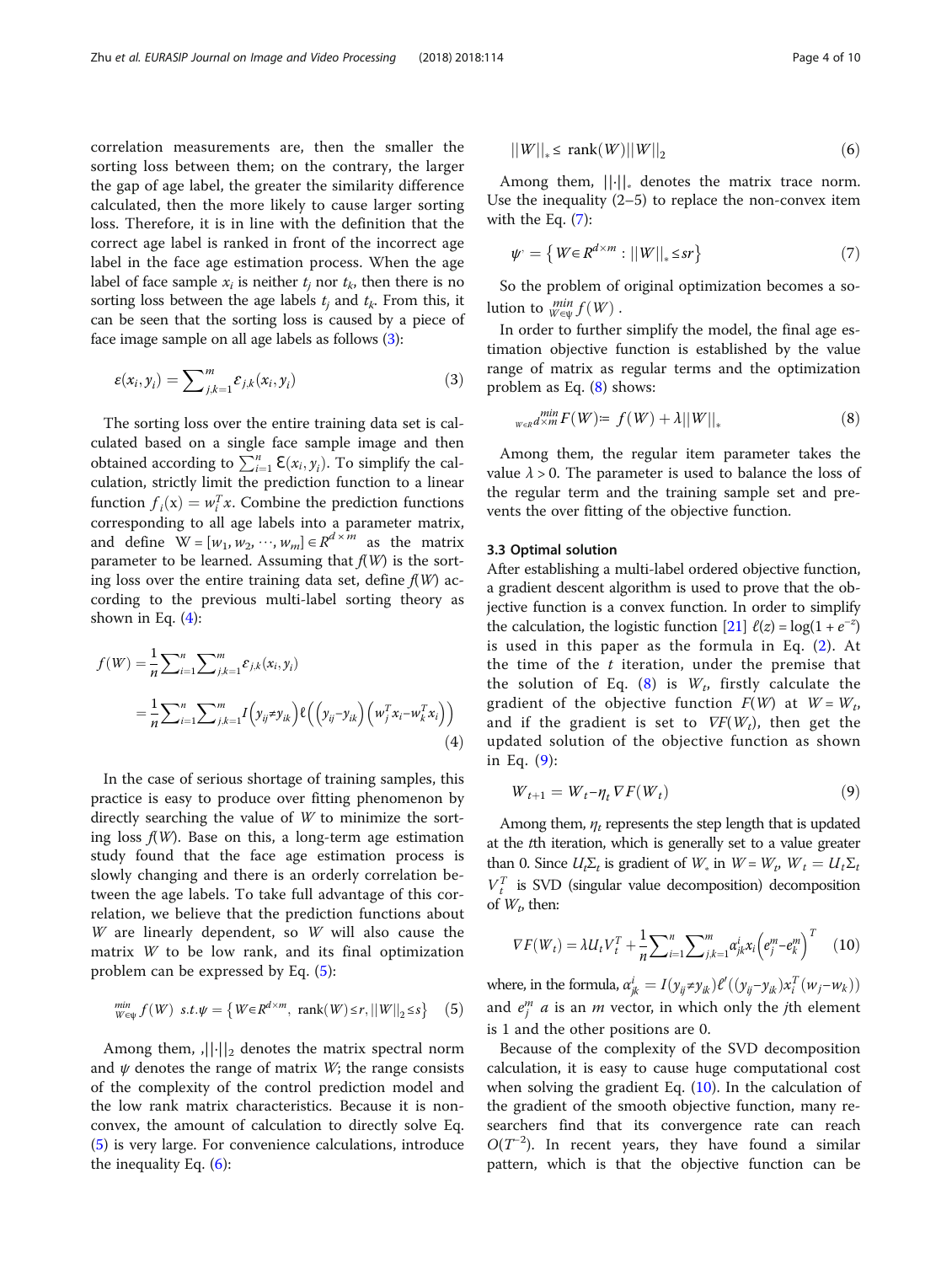solved in an accelerated optimization manner if it contains a smooth term and a trace norm regular term. However, in this paper, accelerated proximal gradient (APG) algorithm [\[22\]](#page-9-0) is used to solve the optimization problem of the objective Eq. [\(9](#page-3-0)). The available update values are shown in Eq. (11) according to the APG algorithm:

$$
W_t = \arg \min_{w} \frac{1}{2\eta_t} ||W - W'_t||_F 2 + \lambda ||W||_* \tag{11}
$$

Among them,  $W'_t = W_{t-1} - \eta_t \nabla f(W_{t-1})$  is the optimal<br>lution of the objective function according to the SVD solution of the objective function according to the SVD decomposition algorithm, as shown in Eq. (12):

$$
W_t = U \Sigma_{\lambda \eta t} V^T \tag{12}
$$

In Eq. (12),  $\Sigma_{\lambda nt}$  is the diagonal matrix, and  $(\Sigma_{\lambda nt})_{ii}$  = max {0,  $\Sigma_{ii} - \lambda \eta_t$ } is also.

After the optimal solution is solved, we need to determine the step value  $\eta_t$  of each iteration, which plays an important role in the acceleration algorithm. In this paper, a simple linear search is used to find the most suitable  $\eta_t$ . Assume that  $P_n(W_{t-1})$  is the optimal solution of Eq. (11) and  $Q_{\eta}(P_{\eta}(W_{t-1}), W_{k-1})$  is the optimal value calculated by Eq.  $(11)$ . First, assume a step value and then search for the optimal step value for each iteration based on  $F(P_n(W_{t-1})) > Q_n(P_n(W_{t-1}), W_{k-1}).$ The objective function can get the optimal matrix after the optimization calculation according to Table 1.

# 4 Age estimation prediction and model evaluation criteria

# 4.1 Age estimation prediction

Facial age recognition algorithm based on multi-label sorting makes full use of the ordered information between age labels in training samples. Through the multi-label sorting function established in the previous section and the optimization solution, the age characteristic matrix is finally obtained. Assuming that the obtained age characteristic matrix is  $a$ , the prediction

|  | Table 1 Multi-label sorting calculation algorithm |  |  |  |
|--|---------------------------------------------------|--|--|--|
|--|---------------------------------------------------|--|--|--|

Algorithm: Multi-label sorting calculation algorithm Enter: Training sample set  $X = \{x_i \in R^d\}_{i=1}^n$ <br>label set  $X = \{x_i \in R^d, 1\}_{i=1}^m$  and para  $\sum_{i=1}^{1}$  , corresponding to the age<br>comptor  $\lambda$  initialized:  $n = 1$   $\lambda = 1$ label set Y =  $\{y_j \in \{0, 1\}^m\}_{j=1}^n$ , and parameter  $\lambda$  initialized:  $\eta_0 = 1$ ,  $\gamma = 2$ ,  $\alpha_1 = 1$ ,  $W_0 = Z_0 = Z_1 = R^{d' \times n}$ . . Cycling when conditions do not converge:<br>1. Set up  $\overline{\eta} = \eta_{k-1}$ 1. Set up  $\overline{\eta} = \eta_{k-1}$ <br>2. When  $F(P_{\overline{\eta}}(Z_{k-1})) > Q_{\overline{\eta}}(P_{\overline{\eta}}(Z_{k-1}), Z_{k-1})$ , so that  $\overline{\eta} = \frac{\overline{\eta}}{\overline{\eta}}$ <br>3. Set  $\eta_k = \overline{\eta}$ , and update  $\eta_k = \overline{\eta}$ :<br> $W_k = P_{\text{rel}}(Z_k)$  $W_k^k = P_{nk}(Z_k)$  $a_{k+1} = \frac{1+\sqrt{1+4a_k^2}}{2}$ <br>  $Z_{k+1} = W_k + \left(\frac{a_k-1}{a_{k+1}}\right)(W_k-W_{k-1})$ End Cycle

function of age estimation for this algorithm constructed thereby is as shown in Eq. (13).

$$
y_t = W_*^T x_t \tag{13}
$$

Among them,  $x_t$  is the facial feature vector of the test face sample and  $y_t$  is the age label relevance vector calculated from the prediction Eq. (13). The size of each element represents the correlation degree between the tested face sample and the corresponding age label in this vector. So all elements are sorted in a descending order according to the correlation degree in the vector, which gives the result that it is most likely to approach the real age when the correlation between the top-ranked age value and the tested face sample is maximized. Therefore, the age of facial image can be estimated, thereby completing the design and implementation of the entire face age estimation algorithm based on multi-tag sorting.

# 4.2 Estimation model evaluation criteria

The face age estimation algorithm mainly uses mean absolute error (MAE) and cumulative score (CS) as the standard to measure the accuracy of age estimation [[23\]](#page-9-0).

# 4.2.1 Mean absolute error (MAE)

The mean absolute error is the average value of the absolute error between the predicted age and the true age through the age estimation of all tested face images. The specific formula is shown in Eq.  $(14)$ :

$$
\text{MAE} = \frac{1}{\hat{N}} \sum_{i=1}^{\hat{N}} |a_i - \hat{a}_i| \tag{14}
$$

Among them,  $N$  is the number of tested face samples and  $a_i$  and  $\hat{a}_i$  are the true age of the *i*th tested face sample and the predicted age obtained by the age estimation algorithm, respectively. MAE visually describes the accuracy of sample set estimation through the age estimation algorithm. The smaller the MAE value, the higher the accuracy of the age estimation.

# 4.2.2 Cumulative score (CS)

The cumulative score indicates that the tested face image is predicted by the age estimation process, while the difference between the age estimated by the algorithm and the true age of the face image is less than or equal to the ratio between the number of test samples with predetermined threshold and the total number of test samples. The specific formula is shown in Eq. (15):

$$
\text{CS}(e) = \frac{1}{\hat{N}} \sum_{i=1}^{\hat{N}} g(|a_i - \hat{a}_i| - e)
$$
\n(15)

Among them,  $g(\cdot)$  is a Boolean function, and if  $x \le 0$ , then  $g(x) = 1$ ; conversely,  $g(x) = 0$ ; e is the fault tolerance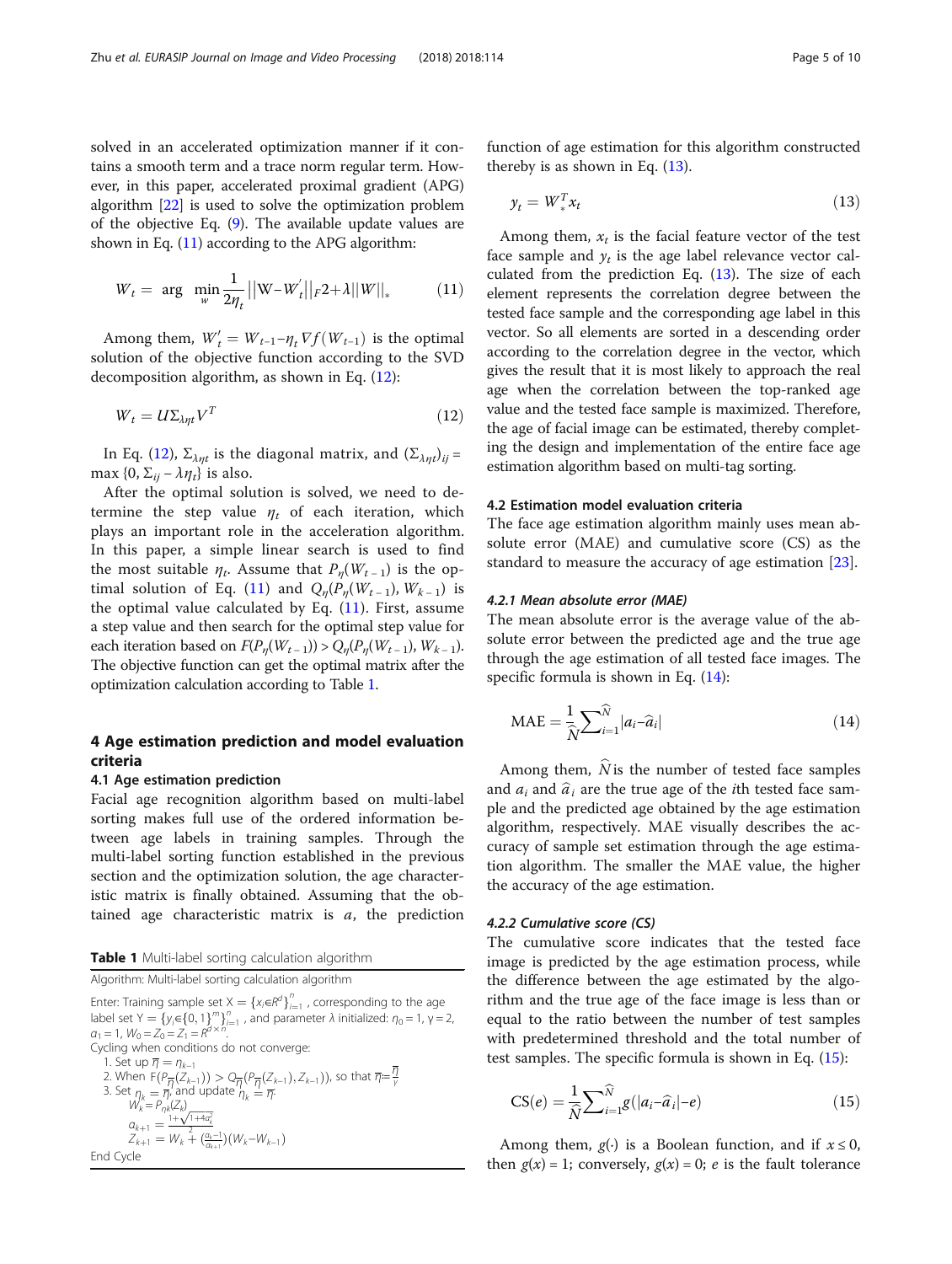rate, which is the set threshold;  $\hat{N}$  is the number of test samples;  $a_i$  and  $\hat{a}_i$  are the true age of the *i*th tested face sample and predicted age, respectively. In the case of determining the value of threshold e, the larger the value of CS, the more samples satisfy the condition and the better the effect of age estimation. This threshold is generally set to 10 years old because it has reached the upper limit of the maximum age estimation error.

The performance of the age estimation method can be evaluated from different perspectives based on two evaluation criteria. The MAE values reflect the error level of the age estimation algorithm as a whole; the CS reflects the accuracy of the age estimation method through the error statistic curve within each age error range. These two evaluation methods are complementary and coordinated.

#### 5 Experimental result and discussions

To verify the accuracy of the proposed age estimation algorithm, a series of test experiments were conducted on the two authoritative age datasets FG-NET and Refined-MORPH in this paper. At the same time, to test the performance of the algorithm, the experimental comparison of the algorithm introduced in this paper will work with multiple mainstream algorithms with higher accuracy of age estimation.

#### 5.1 Experiment setup

In order to test the performance of multi-label sorting algorithm, this paper selects two public age datasets FG-NET and Refined-MORP; according to the characteristics of the respective datasets, different facial features were extracted and the experiments were organized and tested.

(1) The FG-NET dataset collects images of 1002 face images of 82 different individuals scanned by old photographs. Each of these images has an average of 6 to 18 face images of different ages, and the age distribution is 0–69 years old. The AAM (active appearance model feature) [[24\]](#page-9-0) is extracted from face features using am\_tools; it also incorporates face shape and texture information at the same time, thus fully embodying the change characteristics of the facial skull and slack skin during human growth. In the process of extracting the AAM feature of the face image, first, calibrate 68 key feature points of face, then extract face facial features with reference to the AAM feature section, and finally pick out the 95% AAM feature used by 95% of tests. The AAM feature is selected from the extracted features using a PCA (principal component analysis) dimension reduction algorithm, and its data dimension reaches 200 dimensions after selected. According to the characteristics of the age dataset itself, LOPO (leave-one-person-out) processing is used to divide training sets and test sets when conducting the experimental design. That is all face images of an object are selected as test set, and all remaining face images are used as training set. After 82 experiments, the average of all results was used as the final age estimate. Since the FG-NET dataset has smaller number of pictures and is aimed at object acquisition, the use of the LOPO processing method is more precise and scientific for experimental design.

(2) In order to avoid the influence of gender and ethnicity on face age estimation studies, this paper uses the Refined-MORPH dataset. The dataset is carefully selected out of 21,060 face data samples from the MORPH-II dataset. These samples include 2570 white female face photos (white female, WF), 7960 white male face photos (white male, WM), 2570 black female face photos (black female, BF), and 7960 black male face photos (black male, BM). The number distribution of the dataset is balanced on the white and black pictures. To verify the influence of gender and ethnicity for face age estimation, a total of 16 experiments were set up for the following four aspects: ① no difference between gender and race, ② cross-race, ③ trans-sex, and ④ cross-race and gender. Before conducting the test experiment, the 4096-dimensional BIF feature was extracted from this dataset. It has been favored by many researchers in recent years in the field of face age estimation.

In the process of experimental comparison, in order to ensure the scientificity and consistency of the experiment and eliminate some influences, the age estimation algorithm proposed in this paper and other comparison algorithms are performed under the same conditions including the dataset and face recognition. To verify the performance of multi-label order learning on age estimation, this chapter selects several classic age estimation algorithms as comparison objects, including commonly used classification or regression algorithms to solve the problem of age estimation. In the experiment, UBSVM tool software was used to train SVM and SVR of face age estimation algorithm model. In the kNN algorithm, the  $k$  value is set to 30 according to general experience. The experiments of AGES, OHRank, and LD were performed according to the algorithm and parameters designed by the author. But beyond that, the two datasets also verify the convergence of the algorithm.

Meanwhile, in order to further verify the validity of the proposed multi-label learning in this paper and evaluate the impact of the ordering loss (R) and the norm (T) on age estimation in the objective function, compare it with the original classification loss (C) and the F norm (F) and compare it with the four groups of target loss functions: C&F, C&T, R&F, and R&T.

# 5.2 Analysis of results

According to the above experimental setup, this paper compares the proposed age estimation algorithm with the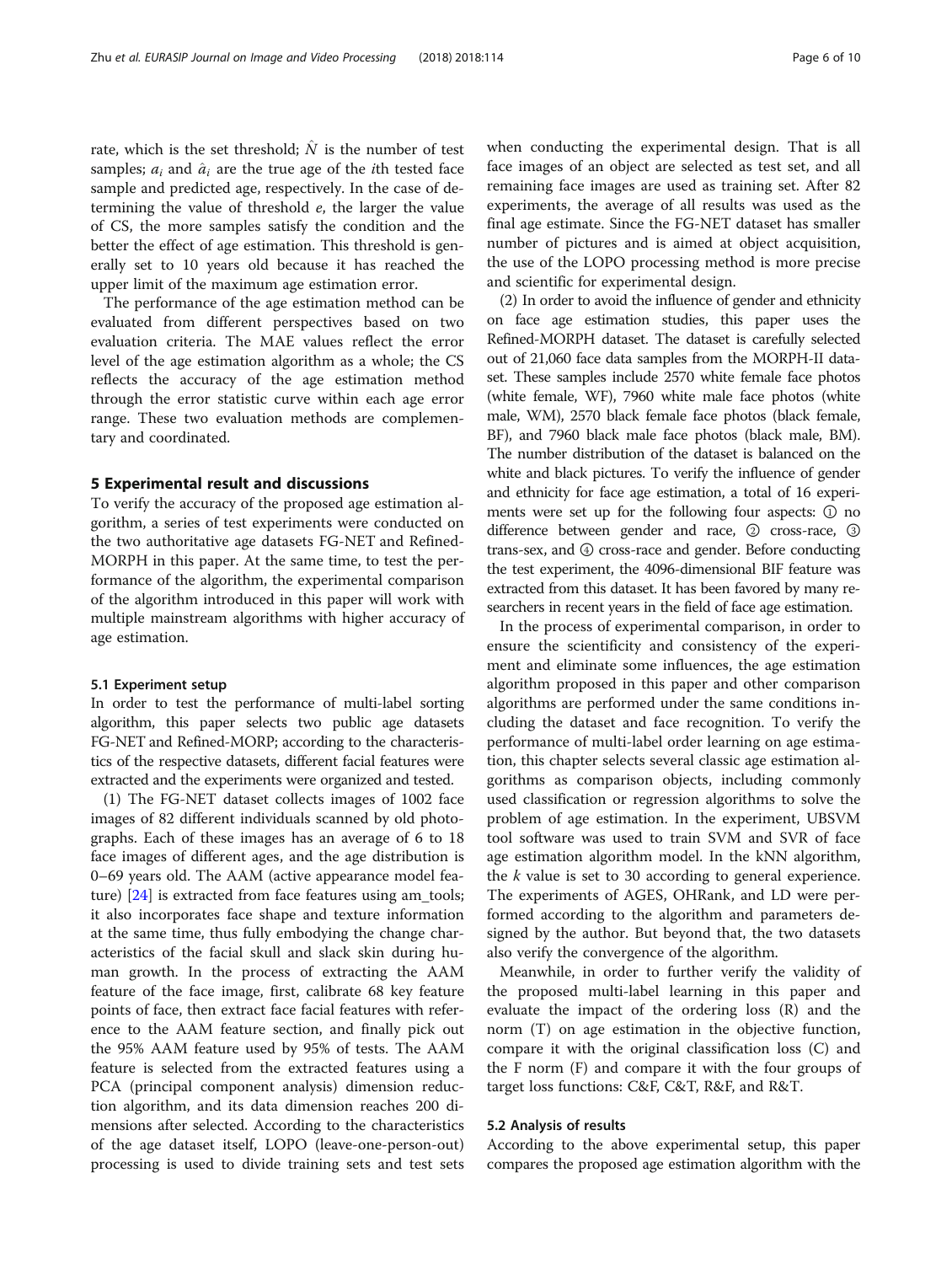|  | <b>Table 2</b> MAE results of FG-NET dataset |
|--|----------------------------------------------|
|--|----------------------------------------------|

| Methods        | FG-NET |
|----------------|--------|
| AGES           | 6.77   |
| <b>SVM</b>     | 7.25   |
| <b>SVR</b>     | 5.91   |
| kNN            | 8.24   |
| OHRank         | 4.48   |
| <b>IIS-LLD</b> | 5.76   |
| <b>CPNN</b>    | 4.76   |
| Multi-label    | 4.35   |

corresponding algorithm on the FG-NET and Refined-MORPH datasets and conducts detailed analysis and evaluation. In order to make a scientific evaluation of the algorithm, two evaluation indexes the MAE and the CS were used in this paper.

# 5.2.1 FG-NET dataset

Calculate in accordance with MAE and CS curves on the FG-NET dataset. The calculated MAE values are shown in Table 2 for all algorithms.

Table 2 shows the MAE values of the AGES, SVM, SVR, kNN, OHRank, IIS-LLD, and CPNN algorithms in the FG-NET dataset. It is thus clear that although the new proposed OHRank and CPNN algorithms have been reduced in age estimation error in recent years, the multi-label sorting algorithm proposed in this paper has reduced the estimated error rate by 3% and 9% respectively compared to the two, and it has achieved the best effect in all comparison algorithms. The CS curve is calculated on the FG-NET dataset according to the CS evaluation index calculation method as shown in Fig. 2, and the threshold setting here accepts an age error value of 10 years.

It can be seen from Fig. [3](#page-7-0) that although the FG-NET dataset is small, the multi-label sorting learning algorithm proposed in this paper has almost achieved the maximum CS value at each error value. It shows that the algorithm can estimate the number of accurate samples more and more as the acceptable error increases on the whole.

# 5.2.2 Refined-MORPH dataset

Table [3](#page-7-0) shows the MAE values calculated by using the different algorithms in the Refined-MORPH dataset based on the face experiments of different genders and races.

Table [3](#page-7-0) shows the MAE values of the AGRES, SVM, SVR, kNN, OHRank, IIS-LLD, and CPNN algorithms in the Refined-MORPH dataset. In this table, the newly proposed OHRank and label distribution algorithm still belongs to the previously proposed algorithm in general, but it is not as good as the multi-label sorting learning algorithm proposed in this paper on the whole. In addition, from this table, it is also found that the smallest age estimation error and the next smallest MAE value are between same-sex ethnic groups, while the largest MAE value is regardless of gender and ethnicity. This finding shows that the problem of age estimation of face is vulnerable to gender and ethnicity. From the data in Table [3](#page-7-0), it can be concluded that the algorithm proposed in this paper is superior to other algorithms in the experiments of face age recognition of different sexes and races.

# 5.2.3 Convergence detection

Figures [3](#page-7-0) and [4](#page-7-0) show the convergence of the algorithm's objective function on the FG-NET and Refined-MORPH

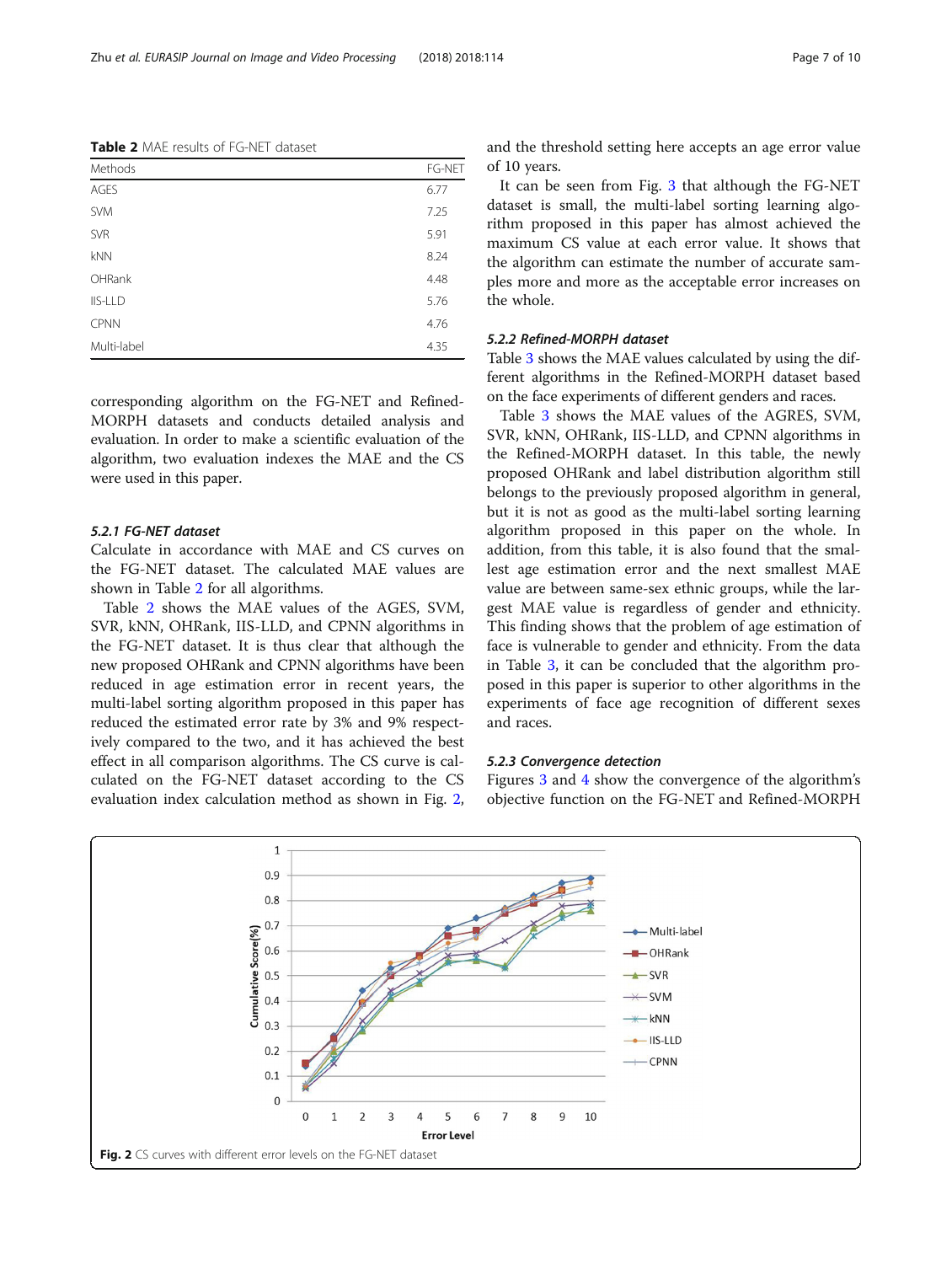<span id="page-7-0"></span>datasets, respectively. Convergence has achieved a faster rate on both datasets; it illustrates the problem of translating the age estimation into matrix model through multi-label sorting learning, which not only simplifies the steps of the age estimation model, but also shortens the construction time of the model.

# 5.2.4 Comparison between different loss functions

To verify the effect of RL(R) and the norm (T) on age estimation in the objective loss function. In this paper, classification loss (C) and F norm (F) are used as benchmarks for comparison to form C&F, C&T, R&F, R&T total four age-estimated loss functions. Table [4](#page-8-0) shows the MAE values obtained on the FG-NET and Refined-MORGH datasets. From the table, we can see that R&T achieves a smaller MAE value than other loss functions, which proves the effectiveness of the algorithm.

Based on the above experimental analysis, the age estimation algorithm of multi-label sorting learning proposed by this paper has achieved good results whether it is from the MAE value of evaluating indicator, the CS curve or the convergence speed, which is mainly attributed to the effectiveness of multi-label sorting learning. First, using multi-age labels to represent face samples in the case of limited training samples, it not only enriches the representation of the dataset to certain extent, but also transforms the traditional multi-category age estimation method into the solution of age matrix, thereby shortening the training time of the age estimation model. At the same time, in order to learn the orderly information between the age tags, the algorithm uses the sorting loss function and introduces the matrix norm, which not only successfully reduces the age estimation error, but also verifies the effectiveness of the proposed target loss function in this paper through the fourth set of experiments.

# 6 Conclusions

40

35

30 25

20

15

10

 $\Omega$ 

Value of Objective Function

Although multi-label learning is widely used in the fields of text analysis, bioinformatics analysis, and so on and



Table 3 MAE results of Refined-MORPH dataset

| Train     | Test      | Methods    |            |       |               |                |             |            |
|-----------|-----------|------------|------------|-------|---------------|----------------|-------------|------------|
|           |           | <b>SVM</b> | <b>SVR</b> | kNN   | <b>OHRank</b> | <b>IIS-LLD</b> | <b>CPNN</b> | Multi-labe |
| WF        | WF        | 7.77       | 7.75       | 6.79  | 5.10          | 4.86           | 5.32        | 4.56       |
|           | BF        | 8.27       | 7.79       | 9.38  | 6.56          | 7.14           | 7.22        | 6.65       |
|           | <b>WM</b> | 9.41       | 9.46       | 9.51  | 6.93          | 6.34           | 7.48        | 6.36       |
|           | <b>BM</b> | 9.03       | 8.96       | 9.49  | 8.13          | 8.26           | 8.51        | 8.21       |
| <b>WM</b> | WF        | 9.69       | 6.66       | 10.74 | 8.39          | 7.29           | 8.43        | 5.86       |
|           | BF        | 9.04       | 7.32       | 10.25 | 8.51          | 8.11           | 8.71        | 6.63       |
|           | <b>WM</b> | 5.05       | 5.14       | 4.90  | 4.16          | 3.59           | 4.15        | 3.43       |
|           | <b>BM</b> | 8.58       | 8.33       | 9.68  | 6.24          | 6.26           | 6.45        | 6.67       |
| <b>BF</b> | WF        | 8.37       | 8.06       | 10.66 | 7.47          | 8.47           | 7.29        | 6.79       |
|           | BF        | 7.57       | 7.12       | 7.85  | 5.95          | 5.49           | 6.35        | 5.25       |
|           | <b>WM</b> | 9.41       | 8.46       | 10.72 | 8.34          | 9.38           | 8.90        | 8.12       |
|           | BM        | 9.23       | 9.33       | 10.30 | 7.61          | 7.67           | 8.19        | 7.26       |
| ΒM        | WF        | 13.33      | 7.47       | 11.33 | 11.47         | 10.32          | 7.29        | 8.45       |
|           | BF        | 11.47      | 6.99       | 11.16 | 9.72          | 9.06           | 6.35        | 6.56       |
|           | <b>WM</b> | 7.53       | 6.95       | 9.38  | 6.13          | 6.95           | 8.90        | 6.01       |
|           | <b>BM</b> | 6.33       | 5.77       | 7.39  | 4.97          | 4.24           | 8.19        | 3.87       |

presents good generalization ability in dealing with complex things, it is still unknown to improve the accuracy of face age estimation. For the insufficiency of the age dataset, this paper first transforms the single age label of the face image sample into the multi-label vector according to the correlation degree and then integrates a matrix of age characteristics following sequence of age, which changes the traditional method of multiple binary classification. The use and study of matrix operation of age simplifies the tedious steps of age estimation problem and shortens the model training time on age estimation model. At the same time, in order to take full advantage of the age-label ordering information to make up for the lack of training samples, the multi-label learning method uses ranking loss function to learn the



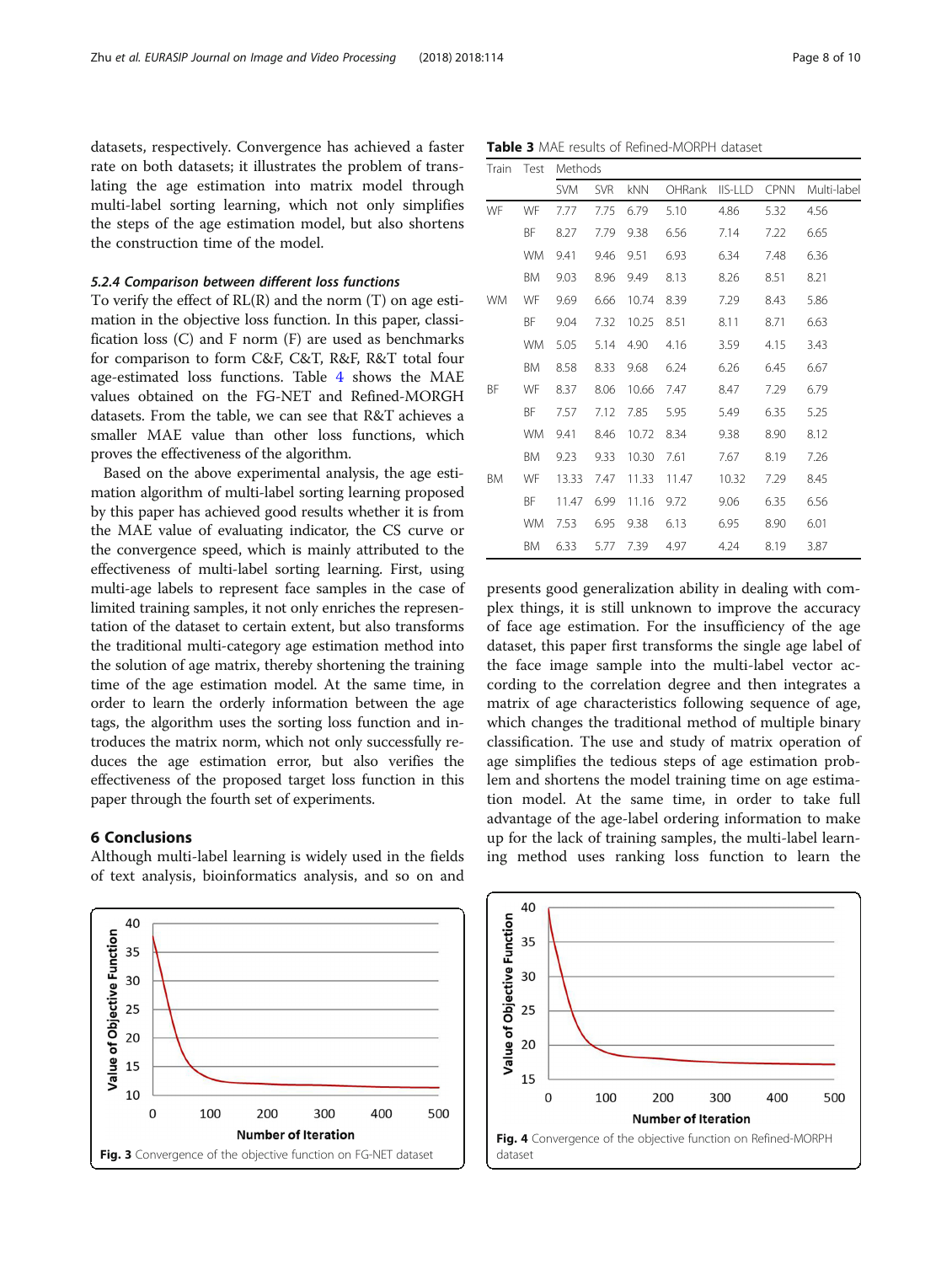| Methods | Image dataset |               |  |  |
|---------|---------------|---------------|--|--|
|         | <b>FG-NET</b> | Refined-MORGH |  |  |
| C&F     | 6.91          | 10.78         |  |  |
| C&T     | 6.46          | 10.17         |  |  |
| R&F     | 5.43          | 9.79          |  |  |
| R&T     | 4.35          | 8.12          |  |  |

<span id="page-8-0"></span>Table 4 MAE results of FG-NET dataset

sequence information between all age tags and introduces a matrix trace norm to control the complexity of an age estimation model. The optimization of an age estimation model is achieved through the APG algorithm during the solution process of the model. For the proposed multi-label learning algorithm, this paper conducted a series of experiments on two age datasets and verified its efficiency and accuracy compared to some classical algorithms of age estimation.

# Abbreviations

AAM: Active appearance model feature; AGES: Aging Patterns Subspace; CPN: Conditional Probability Neural Network; CS: Cumulative score; IIS-LLD: Improved Iterative Scaling-Learning from Label Distribution; kNN: knearest neighbor sorting; LD: Label distribution; LOPO: Leave-one-person-out; MAE: Mean absolute error; OHRank: Ordinal hyperplanes ranker; PCA: Principal component analysis; RL: Ranking loss; SDV: Singular value decomposition; SVM: Support vector machine; SVR: Support vector regression; WM: White male

#### Acknowledgements

The authors thank the editor and anonymous reviewers for their helpful comments and valuable suggestions.

#### Funding

This work was supported in part by a grant from the Characteristics innovation project of colleges and universities of Guangdong Province (Natural Science, No. 2016KTSCX182, 2016) and a grant from the Youth Innovation Talent Project of colleges and universities of Guangdong Province (No. 2016KQNCX230, 2016).

#### Availability of data and materials

We can provide the data.

#### About the authors

Zijiang Zhu received a master's degree in software engineering from Wuhan University in 2009 and a senior engineer title in 2008. From 2012 to 2016, he was the seventh batch of school level training objects of "thousand, 100 and ten" projects in Guangdong higher education institutions. He is a senior member of the China Computer Federation. He is currently an associate professor, dean of the School of Information Science and Technology, and deputy director of the Institute for intelligent information processing, South China Business College of Guangdong University of Foreign Studies, Guangzhou, China. His current research areas include image processing, machine learning, and big data technology.

Hang Chen received a master's degree in software engineering from Guangdong University of Technology in 2012 and a senior engineer title in 2007. From 2012 to 2016, he was the seventh batch of school level training objects of "thousand, 100 and ten" projects in Guangdong higher education institutions. He is currently an associate professor and associate dean of the School of Computer Science and Engineering, Tianhe College of Guangdong Polytechnic Normal University, Guangzhou, China. His current research areas include cloud computing technology, image recognition, data mining, and personalized recommendation technology.

Yi Hu received a master's degree in software engineering from South China University of Technology in 2018 and a senior engineer title for Information System Project Management in 2015. He is currently a lecturer and dean assistant of the School of Information Science and Technology, South China Business College of Guangdong University of Foreign Studies, Guangzhou, China. His current research areas include image processing, machine learning, and big data technology.

Junshan Li was promoted to professor in 1999. He obtained a doctorate in computer system structure in 2001 and was elected as a provincial and ministerial expert in 2002. He is the head of the national boutique resource sharing course and the head of the national boutique course, the director of the China Computer Society, and the director of the Chinese Society of Image and Graphics. He is currently the director of the Institute of Intelligent Information Processing of South China Business School of Guangdong University of Foreign Studies. His current research interests include image processing and image understanding, intelligent computing, and intelligent systems.

#### Authors' contributions

All authors take part in the discussion of the work described in this paper. The author ZZ wrote the first version of the paper and did part of the experiments of the paper. HC, JL, and YH revised the paper in different versions of the paper. All authors read and approved he final manuscript.

### Ethics approval and consent to participate

Not applicable.

#### Consent for publication

Not applicable.

#### Competing interests

The authors declare that they have no competing interests.

# Publisher's Note

Springer Nature remains neutral with regard to jurisdictional claims in published maps and institutional affiliations.

#### Author details

<sup>1</sup>School of Information Science and Technology, South China Business College, Guangdong University of Foreign Studies, No. 181 Liangtian Zhong Road, Baiyun District, Guangzhou 510545, China. <sup>2</sup>School of Computer Science and Engineering, Tianhe College of Guangdong Polytechnic Normal University, No. 628 Taihe Xingtai San Road, Baiyun District, Guangzhou 510540, China. <sup>3</sup>Institute of Intelligent Information Processing, South China Business College, Guangdong University of Foreign Studies, Guangzhou 510545, China.

# Received: 24 July 2018 Accepted: 4 October 2018 Published online: 25 October 2018

#### References

- X. Geng, Z.H. Zhou, K. Smithmiles, Correction to "automatic age estimation based on facial aging patterns". IEEE Trans. Pattern Anal. Mach. Intell. 30(2), 368–381 (2008)
- 2. G. Guo, G. Mu, Y. Fu, Human age estimation using bio-inspired features. Comput. Vis. Pattern Recognit. 2009. CVPR 2009. IEEE, 112–119 (2009)
- 3. G. Guo, G. Mu, Simultaneous dimensionality reduction and human age estimation via kernel partial least squares regression. Comput. Vis. Pattern Recognit. IEEE, 42(7), 657–664 (2011).
- 4. G. Guo, Y. Fu, T.S. Huang, Locally adjusted robust regression for human age estimation. IEEE Trans. Pattern Anal. Mach. Intell. 76(6), 331–346 (2014)
- 5. C. Li, Q. Liu, Image-based human age estimation by manifold learning and locally adjusted robust regression. IEEE Trans. Image Process. 64(1), 1176–1188 (2016)
- 6. R. Hong, Z. Hu, L. Liu, Understanding blooming human groups in social networks. IEEE Trans. Multimedia 17(11), 1–15 (2016)
- 7. C. Li, Q. Liu, W. Dong, Human age estimation based on locality and ordinal information. IEEE Trans. Cybern 45(11), 2522–2534 (2017)
- 8. X. Geng, Z.H. Zhou, K.S. Miles, Facial Age Estimation by Learning from Lable Distributions (Proceedings of the 24th AAAI Conference on Artificial Intelligence, Atlanta, 2010), pp. 451–456
- 9. C. Yin, X. Geng, Facial age estimation by conditional probability neural network. Pattern Recognit. Springer, Berlin Heidelberg 15(2), 243–250 (2012)
- 10. Q. Zhao, X. Geng, Selection of objective functions in market-distributive learning. Com. Sci. Explor. 11(5), 708–719 (2017)